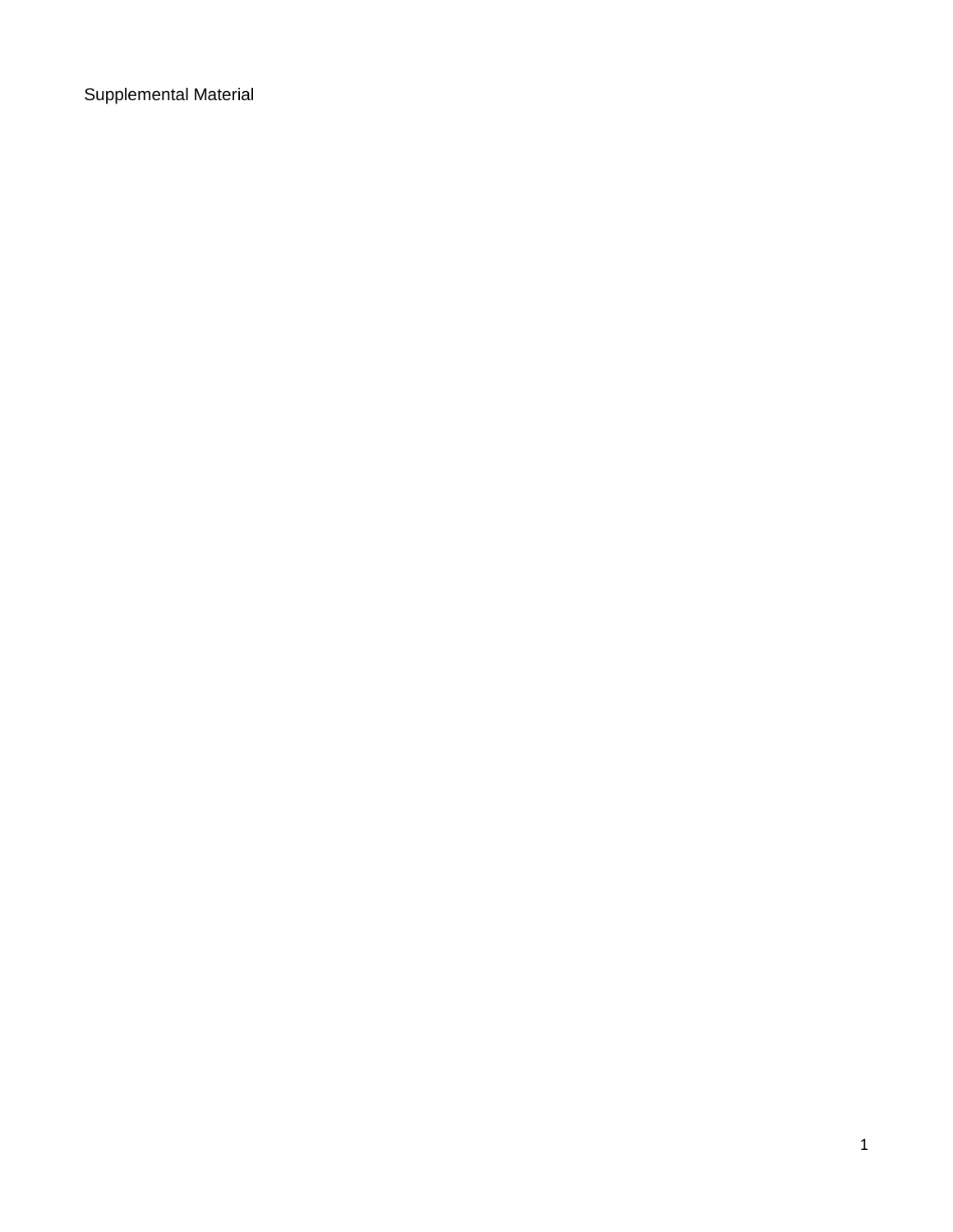## **eTable 1. Key results from sensitivity analyses among adults aged 20-69 years, NHANES 2014**

| Characteristic                                                                                                  | <b>SBP</b>           | Hypertension |                    |                    |                     |  |
|-----------------------------------------------------------------------------------------------------------------|----------------------|--------------|--------------------|--------------------|---------------------|--|
|                                                                                                                 | <b>B-coefficient</b> | Mid-value of | Mid-value of       | Mid-value of       | Mid-value of        |  |
|                                                                                                                 | per 1000mg           | estimated    | estimated          | estimated          | estimated excretion |  |
|                                                                                                                 | (95% CI)             | excretion    | excretion Quartile | excretion Quartile | Quartile 4 OR, 95%  |  |
|                                                                                                                 |                      | Quartile 1   | 2 OR, 95% CI       | 3 OR, 95% CI       | CI                  |  |
|                                                                                                                 |                      | OR, 95% CI   |                    |                    |                     |  |
| 1) Creatinine included as a covariate, n=766                                                                    |                      |              |                    |                    |                     |  |
| Sodium                                                                                                          | $3.76***$            | $1.0*$       | 1.61               | 2.42               | 4.79                |  |
|                                                                                                                 | (1.39, 6.13)         |              | (1.09, 2.38)       | (1.18, 4.99)       | (1.34, 17.16)       |  |
| Potassium                                                                                                       | $-4.57**$            | 1.0          | 0.79               | 0.61               | 0.41                |  |
|                                                                                                                 | (-7.59, -1.55)       |              | (0.62, 1.00)       | (0.37, 1.01)       | (0.16, 1.01)        |  |
| Sodium to                                                                                                       | $1.74***$            |              | 1.27               | 1.61               | 2.25                |  |
| potassium ratio                                                                                                 | (0.79, 2.68)         | 1.0          | (0.97, 1.67)       | (0.94, 2.76)       | (0.90, 5.63)        |  |
| 2) Persons not taking anti-hypertensive medications, n=587                                                      |                      |              |                    |                    |                     |  |
| Sodium                                                                                                          | $4.35**$             | $1.0**$      | 1.97               | 3.49               | 8.26                |  |
|                                                                                                                 | (1.43, 7.28)         |              | (1.31, 2.96)       | (1.64, 7.45)       | (2.30, 29.72)       |  |
|                                                                                                                 | $-3.25***$           | $1.0*$       | 0.75               | 0.53               | 0.32                |  |
| Potassium                                                                                                       | (-5.41, -1.09)       |              | (0.59, 0.84)       | (0.32, 0.88)       | (0.13, 0.80)        |  |
| Sodium to                                                                                                       | $1.22*$              | $1.0*$       | 1.37               | 1.86               | 2.83                |  |
| potassium ratio                                                                                                 | (0.02, 2.43)         |              | (1.01, 1.85)       | (1.02, 3.37)       | (1.04, 7.69)        |  |
| 3) Persons without CVD, n=718                                                                                   |                      |              |                    |                    |                     |  |
| Sodium                                                                                                          | $4.73**$             | $1.0*$       | 1.63               | 2.46               | 4.84                |  |
|                                                                                                                 | (2.71, 6.74)         |              | (1.13, 2.35)       | (1.26, 4.81)       | (1.49, 15.71)       |  |
| Potassium                                                                                                       | $-3.65***$           | $1.0**$      | 0.78               | 0.60               | 0.40                |  |
|                                                                                                                 | $(-6.00, -1.30)$     |              | (0.66, 0.93)       | (0.42, 0.86)       | (0.21, 0.76)        |  |
| Sodium to                                                                                                       | $1.63**$             | 1.0          | 1.30               | 1.67               | 2.37                |  |
| potassium ratio                                                                                                 | (0.68, 2.59)         |              | (0.99, 1.69)       | (0.98, 2.84)       | (0.97, 5.77)        |  |
| 4) Persons with complete 24 h urine collection based on Joossen's creatinine excretion criteria of ≥0.70, n=565 |                      |              |                    |                    |                     |  |
| Sodium                                                                                                          | 2.19                 | $1.0**$      | 1.58               | 2.36               | 4.56                |  |
|                                                                                                                 | $(-0.47, 4.85)$      |              | (1.16, 2.15)       | (1.33, 4.19)       | (1.65, 12.59)       |  |
| Potassium                                                                                                       | $-3.00*$             | $1.0**$      | 0.60               | 0.36               | 0.16                |  |
|                                                                                                                 | $(-5.36, -0.64)$     |              | (0.47, 0.78)       | (0.21, 0.61)       | (0.06, 0.41)        |  |
| Sodium to                                                                                                       | 1.04                 | $1.0*$       | 1.39               | 2.02               | 3.30                |  |
| potassium ratio                                                                                                 | $(-0.06, 2.13)$      |              | (1.06, 1.81)       | (1.14, 3.56)       | (1.25, 8.72)        |  |
| 5) Multiple imputation used for missing covariate values, n=827                                                 |                      |              |                    |                    |                     |  |
| Sodium                                                                                                          | $3.40**$             | $1.0*$       | 1.38               | 1.87               | 2.95                |  |
|                                                                                                                 | (1.30, 5.51)         |              | (1.01, 1.87)       | (1.02, 3.42)       | (1.04, 8.34)        |  |
| Potassium                                                                                                       | $-3.33***$           | $1.0*$       | 0.80               | 0.62               | 0.43                |  |
|                                                                                                                 | $(-5.48, -1.19)$     |              | (0.66, 0.97)       | (0.41, 0.93)       | (0.21, 0.88)        |  |
| Sodium to                                                                                                       | $1.52**$             | 1.0          | 1.23               | 1.51               | 1.99                |  |
| potassium ratio                                                                                                 | (0.56, 2.48)         |              | (0.96, 1.56)       | (0.93, 2.46)       | (0.89, 4.48)        |  |
| 6) Including alcohol as a covariate, n=717                                                                      |                      |              |                    |                    |                     |  |
| Sodium                                                                                                          | $4.65**$             | $1.0*$       | 1.57               | 2.26               | 4.21                |  |
|                                                                                                                 | (2.80, 6.50)         |              | (1.10, 2.25)       | (1.19, 4.30)       | (1.35, 13.10)       |  |
| Potassium                                                                                                       | $-3.82**$            | $1.0*$       | 0.77               | 0.59               | 0.38                |  |
|                                                                                                                 | $(-6.14, -1.50)$     |              | (0.60, 0.98)       | (0.36, 0.97)       | (0.16, 0.94)        |  |
| Sodium to                                                                                                       | $1.85***$            | 1.0          | 1.29               | 1.66               | 2.31                |  |
| potassium ratio                                                                                                 | (0.93, 2.77)         |              | (0.96, 1.73)       | (0.91, 3.03)       | (0.86, 6.19)        |  |

All results presented here are from fully adjusted models, adjusting for age, sex, race/ethnicity, education, BMI, history of CVD, diabetes status, chronic kidney disease, smoking status, and physical activity.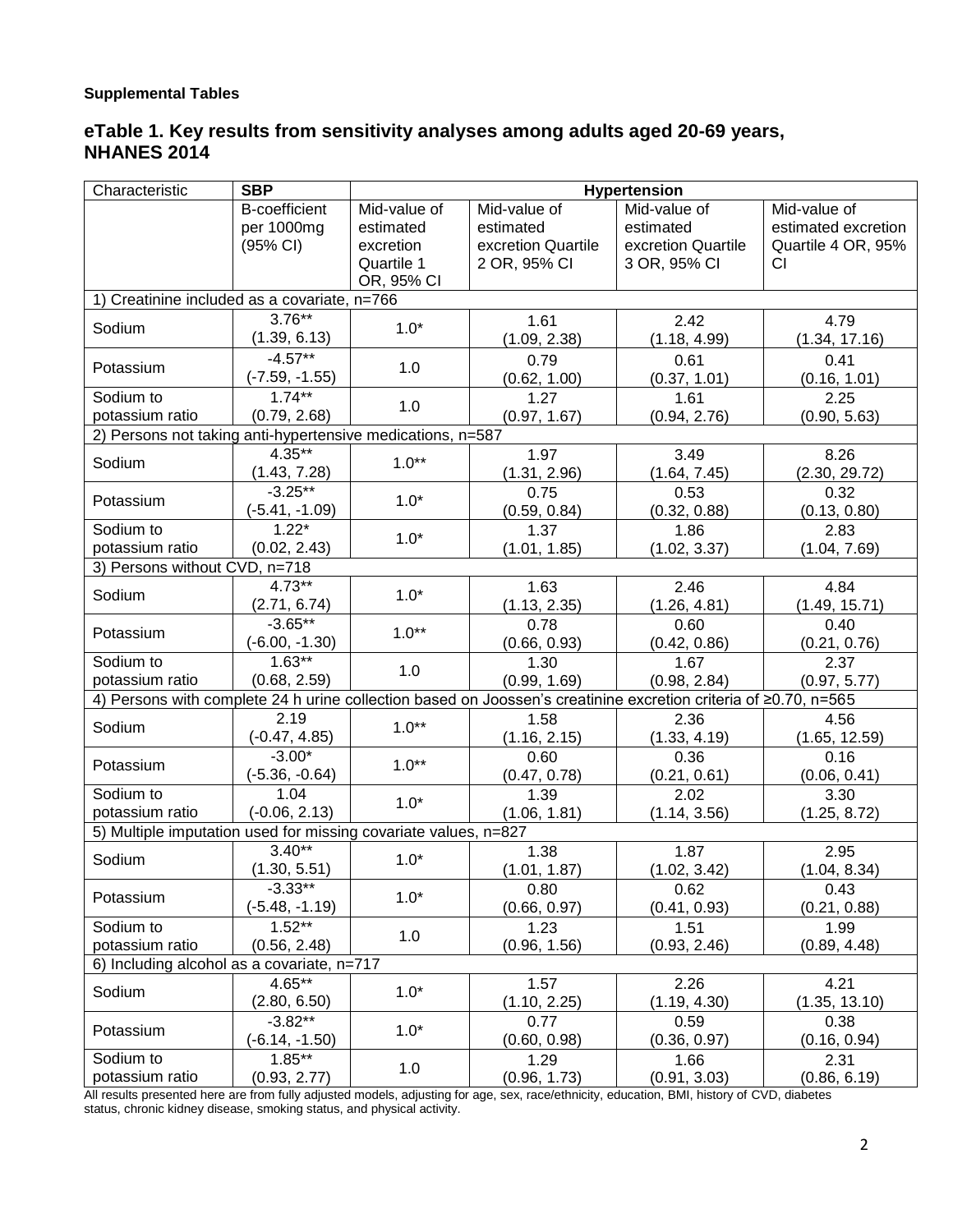β-coefficients for usual sodium and potassium indicate change in mmHg of blood pressure associated with 1000mg/d change in excretion; βcoefficient for sodium-to-potassium ratio represents change in mmHg of blood pressure associated with 0.5 unit change in molar ratio. \* indicates p<0.05, \*\* indicates p<0.01.